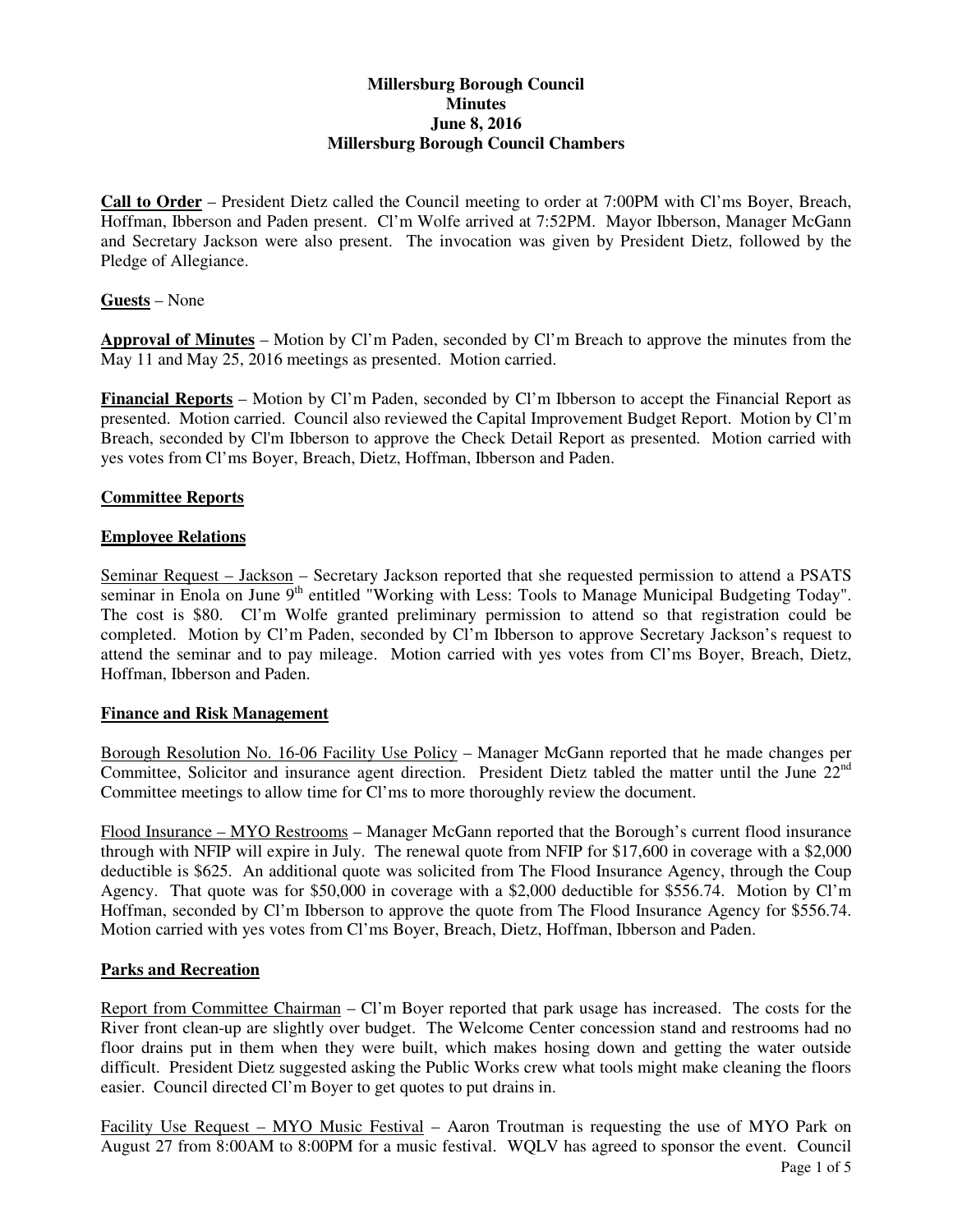reviewed the agreement at the Committee meeting. The user fee would be \$110. The proceeds will be donated to the Borough for the Capital Improvement Fund, earmarked for parks. Motion by Cl'm Paden, seconded by Cl'm Boyer to approve the agreement as presented. Motion carried.

Borough Resolution No. 16-07 Stage Rental Fee – This resolution sets the fee for renting the stage at \$55 per day for calendar year 2016. Manager McGann reported that the Public Works crew inspected the stage and found the floor to be in acceptable condition, but will need to do repair work on the railing. Motion by Cl'm Paden, seconded by Cl'm Breach to approve Borough Resolution No. 16-07. Motion carried.

MYO Park Recycling Site Clean-Up – Council discussed using some of the excess PMHIC surplus funds to do additional clean-up at the recycling site. Motion by Cl'm Breach, seconded by Cl'm Boyer to spend an additional \$5,000 to have more work done. Motion carried with yes votes from Cl'ms Boyer, Breach, Dietz, Hoffman, Ibberson and Paden.

Daniel Miller Fountain – Cl'm Boyer reported that the foundation needs reinforcement work and he will be working on getting quotes to repair this. Boyer will also consult with the Historical Society regarding the vault underneath the fountain and the possibility of filling it in. We received the granite sample which has slightly tighter grain than the existing. The sample was provided by a sister quarry to the original supplier. Manager McGann was directed to advise Houck that the sample is acceptable.

MYO Park Rehab Project – President Dietz reported that the Commonwealth Financing Agency is scheduled to meet on June 13<sup>th</sup>. Manager McGann is working on a County grant; a pre-application meeting is on June  $15^{\text{th}}$ .

Millersburg Reamer Property – Manager McGann is to check with JCT Realty on the status of the property to determine if a joint grant would be a possibility for an outside party to join the Borough. Another possibility discussed was for the Borough to acquire both the building and lot and tear down the building.

### **Property**

Computer/IT Services – The Stoeffler Group will no longer be providing IT services. Council reviewed one quote from Millersburg Information Systems. The monthly fees are \$120 and \$395 for the Borough and Police Department respectively (\$6,180 annually). Council authorized Mayor Ibberson to have MIS fix the J-Net issue for the Police Department. President Dietz directed Manager McGann to go through PSAB or UDCOG to find out who other Boroughs who have a Police Department use for IT services.

### **Public Safety**

Fire Company Services Agreement – Cl'm Breach reported that she is waiting to hear from Heather Alleman regarding the next negotiations meeting.

Resignation of Officer Andrew Bath – Officer Bath has submitted his letter of resignation effective July 1, 2016. Council tabled action until the July Council meeting.

### **Streets**

Facility Use Agreement – St. Paul's Lutheran Church Carnival – St. Paul's requests the use of a portion of the 300 block of Congress Street on August 6 from 10:00AM to 4:00PM for a children's carnival. The \$25 user fee for the street closure would apply. Motion by Cl'm Paden, seconded by Cl'm Ibberson to approve the agreement contingent upon receiving St. Paul's certificate of insurance. Motion carried.

Borough Resolution No. 16-08 St. Paul's Banner Placement – This resolution is to approve St. Paul's request to erect a banner on utility poles across State Route 209. St. Paul's assumes all liability for the placement. Motion by Cl'm Breach, seconded by Cl'm Boyer to approve Borough Resolution No. 16-08. Motion carried.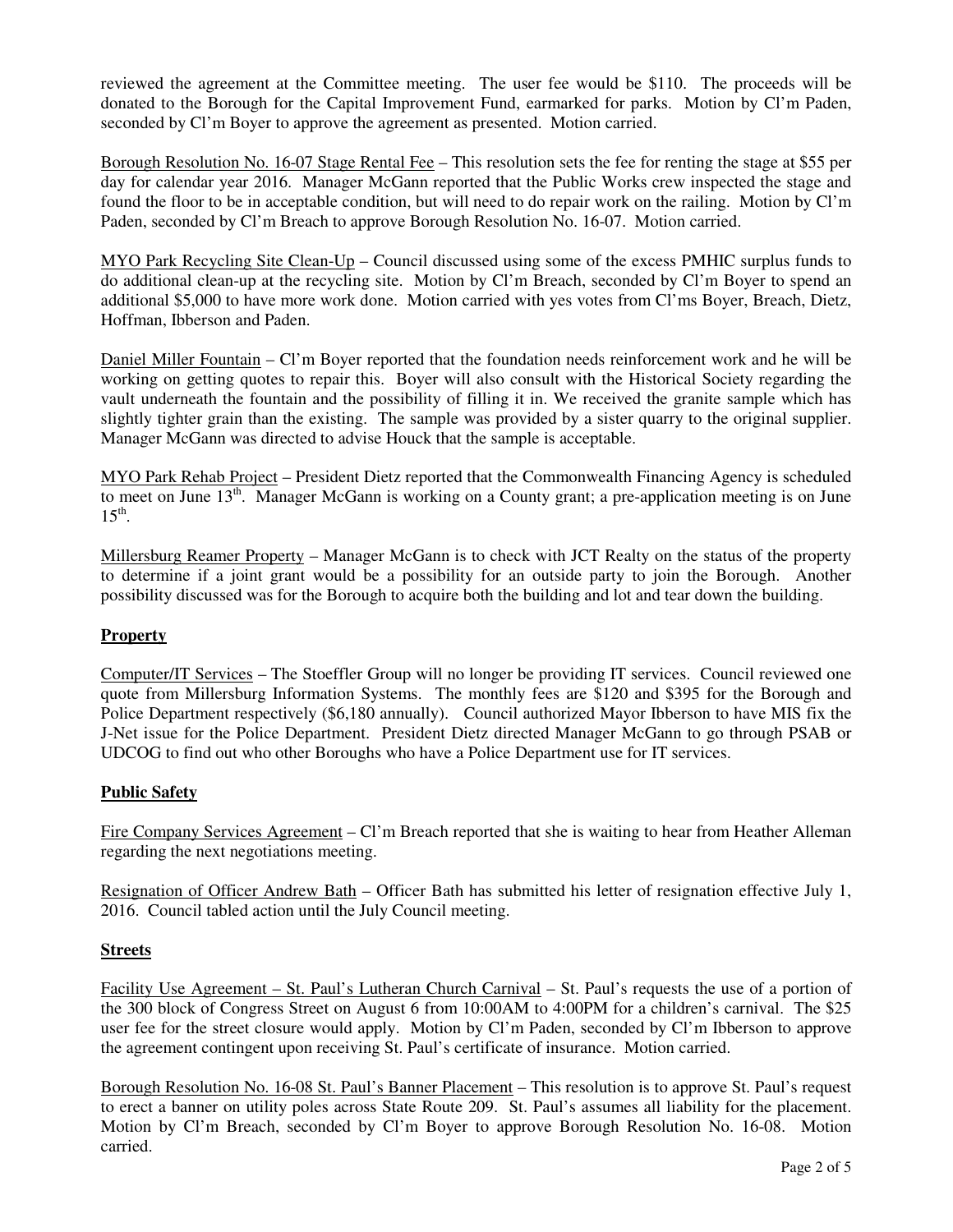2015/2016 Salt Bill – We received an invoice from Upper Paxton Township for salt for the 2015/2016 season for \$2,581.38. Motion by Cl'm Breach, seconded by Cl'm Ibberson to approve payment of the invoice. Motion carried with yes votes from Cl'ms Boyer, Breach, Dietz, Hoffman, Ibberson, Paden and Wolfe.

2016 Paving Project – Manager McGann reported that the paving project will begin on or about July  $5<sup>th</sup>$ .

LTAP Assessment – Manager McGann reported that LTAP officials will be coming to assess the school zones and safe routes to school, so we can be prepared to apply for any related grants.

**Economic Development –** Chairman Dietz reported that Secretary Jackson will be working on delivering the tourism brochures to area businesses. Council directed Jackson to deliver a pack to the Welcome Center Concession Stand.

President Dietz called an executive session at 8:22PM for Council to discuss an employee matter. The meeting was called back in to regular session at 9:10PM.

# **Mayor's Report**

Welcome Center Concession Stand – Mayor Ibberson reported that the stand will be open all day on July 1<sup>st</sup>.

Cl'm Boyer left the meeting.

**Manager's Report –** Council had no questions or comments. Manager McGann reported that he had two recent inquiries about the Daniel Miller House. The proposals will be given to Council at the June Committee meetings.

# **Unfinished Business**

Zoning Ordinance Edits – Manager McGann reported that all comments were sent to Andrew Bomberger with the Tri-County Planning Commission. Mr. Bomberger will prepare a formal list of edits for the public hearing on June 29<sup>th</sup>. Anyone from the public wishing to review the ordinance is to be shown the draft ordinance as well as the edits supplement. President Dietz reported that we are still waiting for an answer from either Solicitor Kerwin or Attorney Beneventano regarding the sign portion. McGann reported that he had an interview with Duane Good with the Upper Dauphin Sentinel regarding the zoning ordinance background and hearing details.

Set and Advertise Zoning Ordinance Public Hearing – Council reviewed the draft notice and made one correction. The meeting will be held in the High School cafeteria, not the auditorium. Motion by Cl'm Wolfe, seconded by Cl'm Ibberson to approve advertising the hearing two times in the Upper Dauphin Sentinel. Motion carried with yes votes from Cl'ms Breach, Dietz, Hoffman, Ibberson, Paden and Wolfe.

Additional Zoning Ordinance Information – President Dietz directed Manager McGann to put the draft zoning ordinance on the Borough's website as well as the edits supplement and zoning map. A link to the zoning information is to be put on the Borough's Face Book page. Review of the zoning packet is to be on the Planning Commission's agenda for tomorrow evening. A fee schedule is to be drafted as a resolution.

HRG Invoice – State Street Storm Sewer Relocation Project - The Borough received an invoice for \$3,592.00. Motion by Cl'm Paden, seconded by Cl'm Ibberson to forward the invoice to Dauphin County for payment. Motion carried.

Final Easement for State Street Storm Sewer Relocation Project – There is one property owner who has not yet signed the easement. Council agreed to pursue the condemnation process once the stated deadline passes. Motion by Cl'm Ibberson, seconded by Cl'm Wolfe to authorize Council President Dietz to work with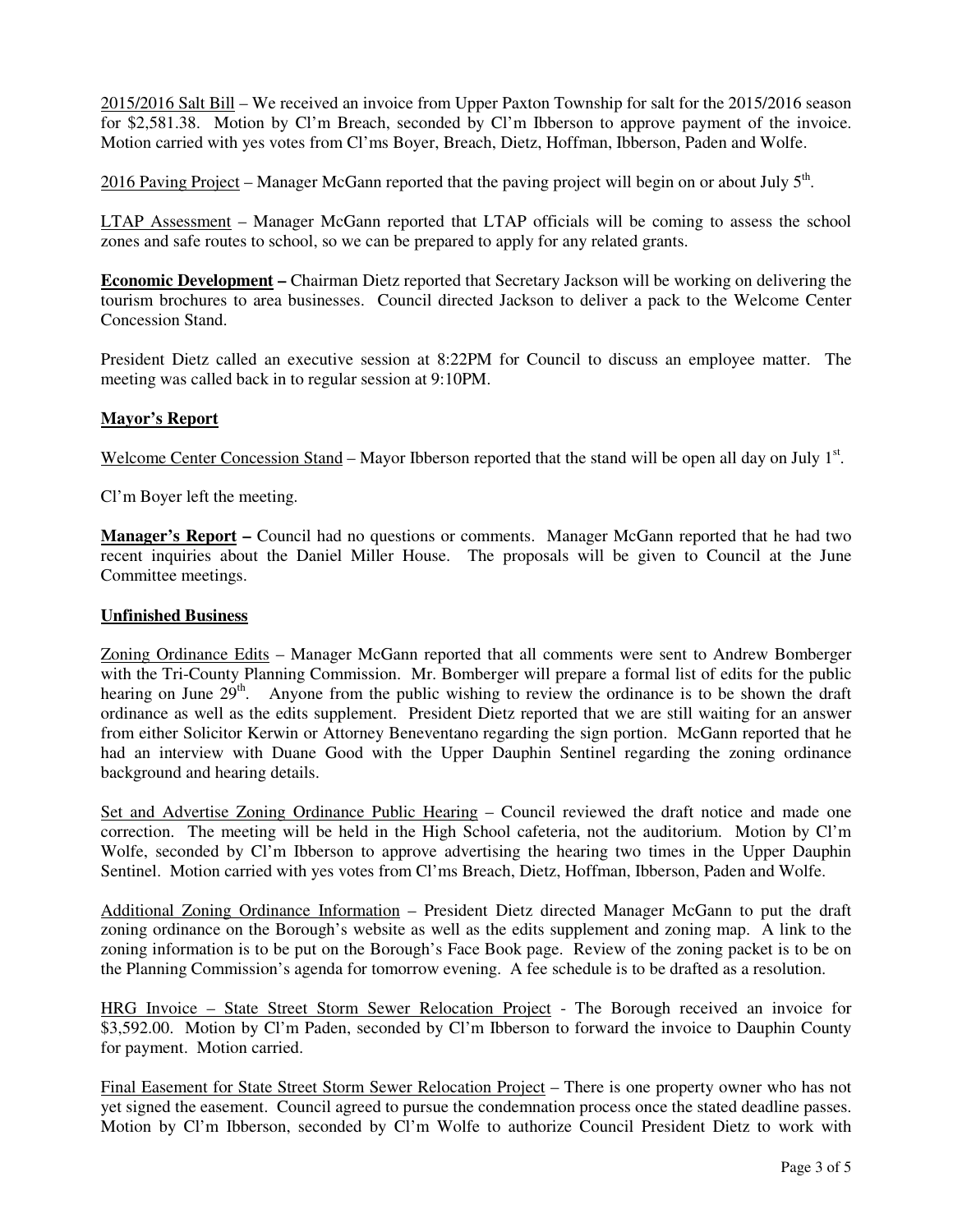Herbert, Rowland and Grubic and Solicitor Kerwin if it becomes necessary to pursue acquisition via condemnation of the property. Motion carried.

### **New Business**

Military Banner Project Authorization to Attach to Utility Poles – Council reviewed a draft of a letter to PPL authorizing Ms. Mumma and Ms. Southard to apply for approval to hang banners on an additional 25 poles. PPL has previously approved 38 poles for attachment. Motion by Cl'm Wolfe, seconded by Cl'm Paden to approve the letter as presented. Motion carried.

Military Banner Project Fund Repository – Ms. Mumma and Ms. Southard have requested the Borough serve as a repository for this project. Secretary Jackson reported that she has discussed the matter with our current auditors, who have no objections as long as the proceeds benefit the Memorial Day activities. Jackson intends to open an account under the umbrella of the Borough, with a subtitle referencing the Military Banner Project. The account will need to have check-writing privileges to pay the related invoices. Motion by Cl'm Breach, seconded by Cl'm Paden to authorize Secretary Jackson to open the account as presented. Motion carried.

PSAB Conference Voting Member – President Dietz requested Council action to name the Borough's voting member for the conference. Motion by Cl'm Ibberson, seconded by Cl'm Paden to name Chris Dietz as the Borough's voting member for the PSAB conference. Motion carried; President Dietz abstained. President Dietz directed that a review of the PSAB Annual Conference is to be placed on the July Council meeting agenda.

**Communications** – All communications were made available to Cl'ms. There was nothing requiring Council action.

Dauphin County Recycling – Cl'm Wolfe reported that Dauphin County will accept plastics numbered 1-7 for recycling. This is to be publicized on the Borough's website. Individuals using the drop-off site who violate any of the rules may receive a rather stern letter from Dauphin County. If the bins are full, users should call the County to request more frequent pick-ups rather than leaving items outside the bins.

Electronics Recycling – It was reported that Upper Paxton Township is still requesting help on the second Saturday of the month for the drop-off event.

### **Organization Reports**

Upper Dauphin COG – President Dietz reported that discussion was on MS-4. Records are to be kept per property, on any addition of impervious surface. Dietz directed Manager McGann to amend our permit to reflect what impervious surface has been added and what is planned.

Millersburg Planning Commission – No report.

Millersburg Area Pool Association – No report.

Millersburg Fire Company – Did not meet yet for this month. President Dietz thanked the Fire Company for the certificate of appreciation the Fire Company issued to the Borough at the Fire Company's annual banquet.

Millersburg Area Authority – President Dietz referred Cl'ms to their meeting minutes.

Dauphin County Tax Collection Committee – Secretary Jackson reported that EIT collections have increased for the total of all the Tax Collection Districts that Keystone collects for from \$81-82,000,000 in 2012 to \$102,000,000 in 2015.